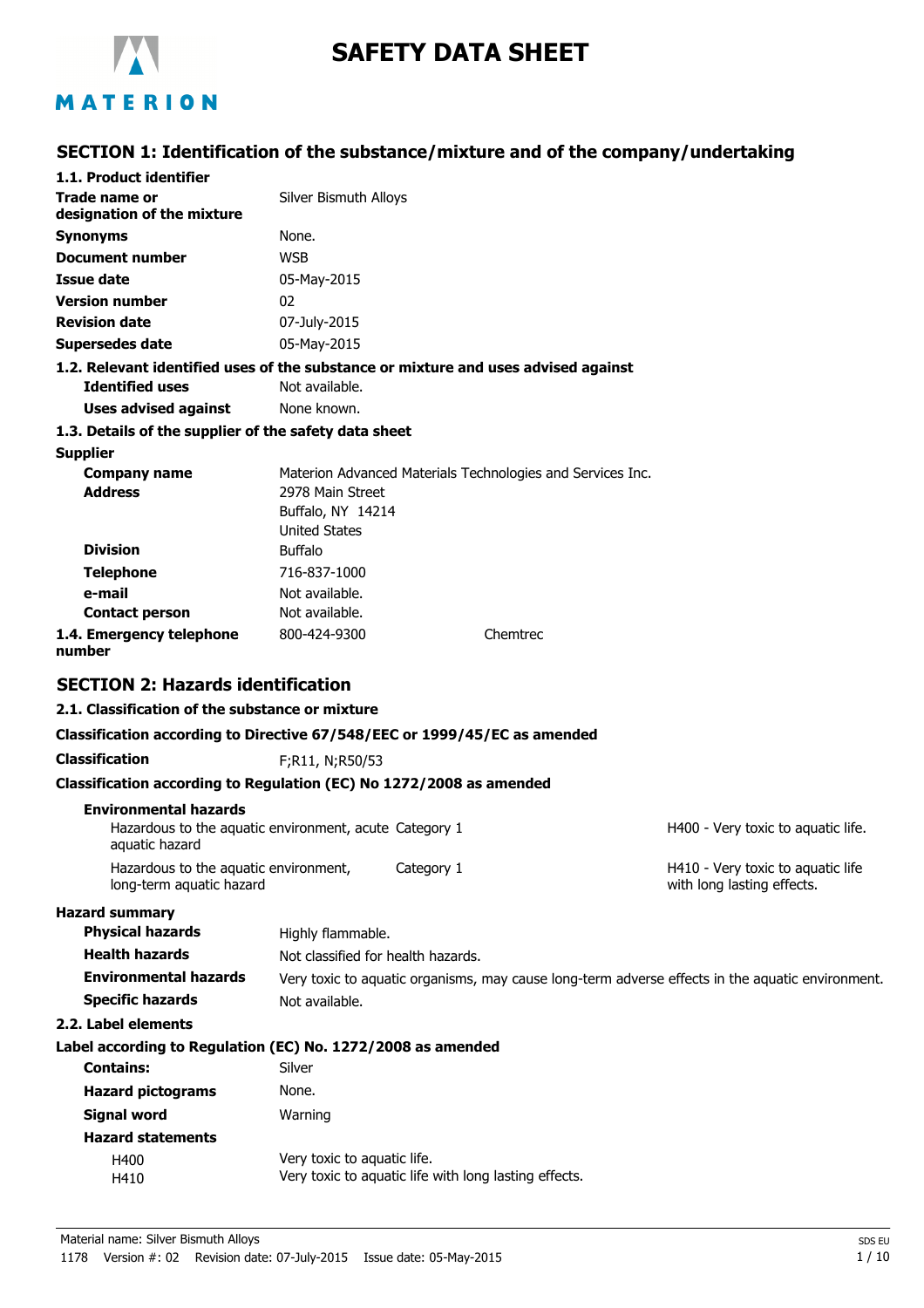| <b>Precautionary statements</b>   |                                                                                                                                                                                                               |
|-----------------------------------|---------------------------------------------------------------------------------------------------------------------------------------------------------------------------------------------------------------|
| <b>Prevention</b>                 |                                                                                                                                                                                                               |
| P <sub>273</sub>                  | Avoid release to the environment.                                                                                                                                                                             |
| <b>Response</b>                   |                                                                                                                                                                                                               |
| P391                              | Collect spillage.                                                                                                                                                                                             |
| <b>Storage</b>                    | Not available.                                                                                                                                                                                                |
| <b>Disposal</b>                   |                                                                                                                                                                                                               |
| P501                              | Dispose of contents/container in accordance with local/regional/national/international regulations.                                                                                                           |
| Supplemental label<br>information | 50 % of the mixture consists of component(s) of unknown acute hazards to the aquatic<br>environment. 50 % of the mixture consists of component(s) of unknown long-term hazards to the<br>aquatic environment. |
| 2.3. Other hazards                | None known.                                                                                                                                                                                                   |

## **SECTION 3: Composition/information on ingredients**

### **3.2. Mixtures**

### **General information**

| <b>Chemical name</b>   | $\frac{0}{0}$        | CAS-No. / EC<br>No.                            | <b>REACH Registration No.</b> | INDEX No.                | <b>Notes</b>    |
|------------------------|----------------------|------------------------------------------------|-------------------------------|--------------------------|-----------------|
| Silver                 | $0 - 50$             | 7440-22-4<br>231-131-3                         | $\overline{\phantom{0}}$      | $\overline{\phantom{0}}$ | #<br>$M = 1000$ |
| <b>Classification:</b> | <b>DSD:</b> N;R50/53 |                                                |                               |                          |                 |
|                        | CLP:                 | Aquatic Acute 1; H400, Aquatic Chronic 1; H410 |                               |                          |                 |

### **SECTION 4: First aid measures**

| <b>General information</b>                                                               | Not available. |
|------------------------------------------------------------------------------------------|----------------|
| 4.1. Description of first aid measures                                                   |                |
| <b>Inhalation</b>                                                                        | Not available. |
| Skin contact                                                                             | Not available. |
| Eye contact                                                                              | Not available. |
| <b>Ingestion</b>                                                                         | Not available. |
| 4.2. Most important<br>symptoms and effects, both<br>acute and delayed                   | Not available. |
| 4.3. Indication of any<br>immediate medical attention<br>and special treatment<br>needed | Not available. |

## **SECTION 5: Firefighting measures**

| <b>General fire hazards</b>                                                         | Not available. |
|-------------------------------------------------------------------------------------|----------------|
| 5.1. Extinguishing media                                                            |                |
| Suitable extinguishing<br>media                                                     | Not available. |
| Unsuitable extinguishing<br>media                                                   | Not available. |
| 5.2. Special hazards arising<br>from the substance or<br>mixture                    | Not available. |
| 5.3. Advice for firefighters<br>Special protective<br>equipment for<br>firefighters | Not available. |
|                                                                                     |                |

### **SECTION 6: Accidental release measures**

|                                | 6.1. Personal precautions, protective equipment and emergency procedures |
|--------------------------------|--------------------------------------------------------------------------|
| For non-emergency<br>personnel | Not available.                                                           |
| For emergency<br>responders    | Not available.                                                           |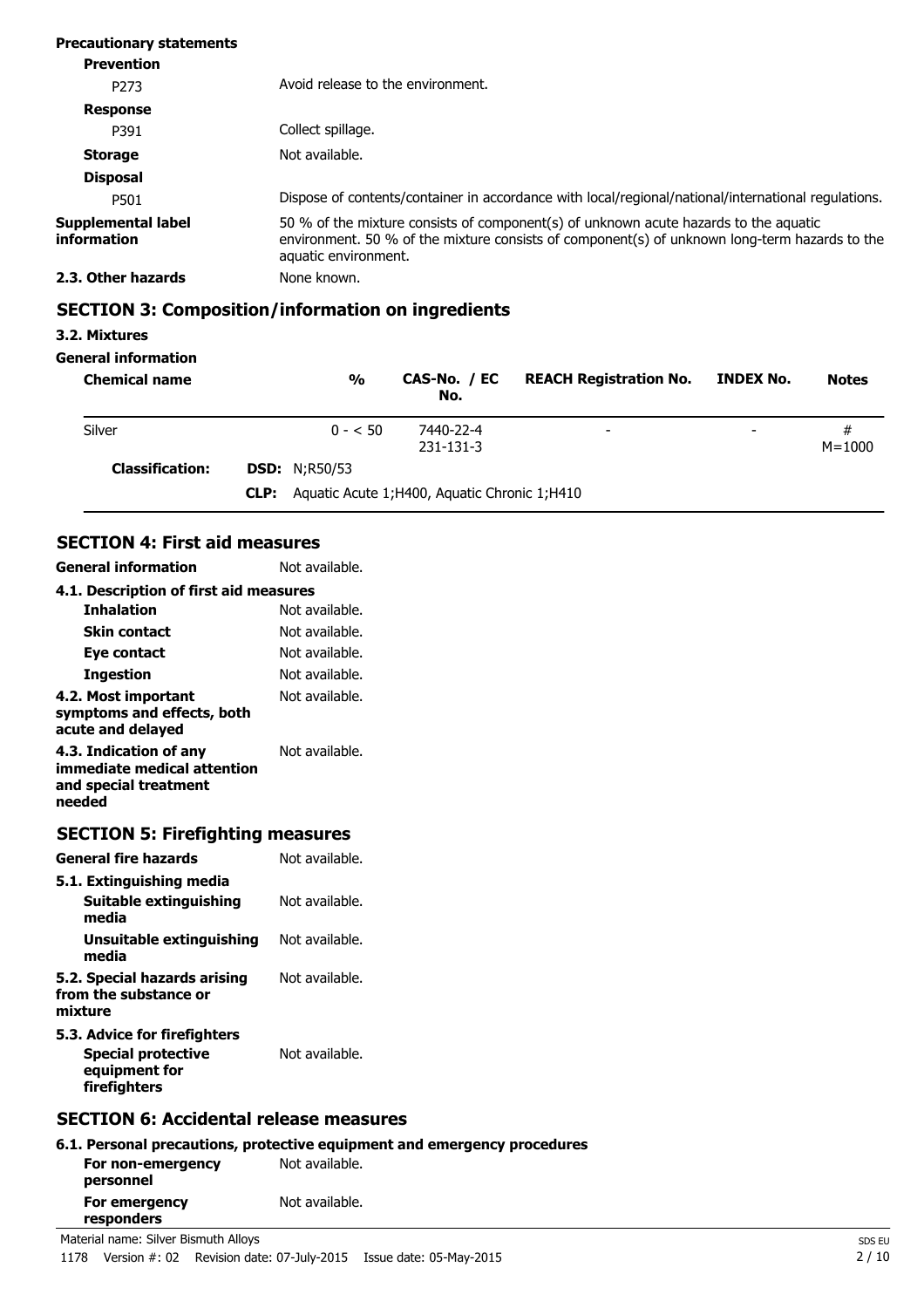| 6.2. Environmental<br>precautions                            | Not available. |
|--------------------------------------------------------------|----------------|
| 6.3. Methods and material for<br>containment and cleaning up | Not available. |
| 6.4. Reference to other<br>sections                          | Not available. |
|                                                              |                |

### **SECTION 7: Handling and storage**

| 7.1. Precautions for safe | Not available. |
|---------------------------|----------------|
| handling                  |                |
| 7.2. Conditions for safe  | Not available. |
| storage, including any    |                |
| incompatibilities         |                |
| 7.3. Specific end use(s)  | Not available. |

### **SECTION 8: Exposure controls/personal protection**

### **8.1. Control parameters**

### **Occupational exposure limits**

| Austria. MAK List, OEL Ordinance (GwV), BGBl. II, no. 184/2001<br><b>Components</b>                                                              | <b>Type</b> | <b>Value</b>          | Form                |
|--------------------------------------------------------------------------------------------------------------------------------------------------|-------------|-----------------------|---------------------|
| Silver (CAS 7440-22-4)                                                                                                                           | <b>MAK</b>  | $0,1$ mg/m3           | Inhalable fraction. |
|                                                                                                                                                  | <b>STEL</b> | $0,1$ mg/m3           | Inhalable fraction. |
| <b>Belgium. Exposure Limit Values.</b>                                                                                                           |             |                       |                     |
| <b>Components</b>                                                                                                                                | <b>Type</b> | <b>Value</b>          |                     |
| Silver (CAS 7440-22-4)                                                                                                                           | <b>TWA</b>  | $0,1$ mg/m3           |                     |
| Bulgaria. OELs. Regulation No 13 on protection of workers against risks of exposure to chemical agents at work                                   |             |                       |                     |
| <b>Components</b>                                                                                                                                | <b>Type</b> | <b>Value</b>          |                     |
| Silver (CAS 7440-22-4)                                                                                                                           | <b>TWA</b>  | $0,1$ mg/m3           |                     |
| Croatia. Dangerous Substance Exposure Limit Values in the Workplace (ELVs), Annexes 1 and 2, Narodne Novine,<br>13/09                            |             |                       |                     |
| <b>Components</b>                                                                                                                                | <b>Type</b> | <b>Value</b>          |                     |
| Silver (CAS 7440-22-4)                                                                                                                           | <b>MAC</b>  | $0,1$ mg/m3           |                     |
| <b>Czech Republic. OELs. Government Decree 361</b>                                                                                               |             |                       |                     |
| <b>Components</b>                                                                                                                                | <b>Type</b> | Value                 |                     |
| Silver (CAS 7440-22-4)                                                                                                                           | Ceiling     | $0,3$ mg/m $3$        |                     |
|                                                                                                                                                  | <b>TWA</b>  | $0,1$ mg/m3           |                     |
| <b>Denmark. Exposure Limit Values</b>                                                                                                            |             |                       | Form                |
| <b>Components</b>                                                                                                                                | <b>Type</b> | <b>Value</b>          |                     |
| Silver (CAS 7440-22-4)                                                                                                                           | <b>TLV</b>  | $0,01 \text{ mg/m}$ 3 | Dust.               |
| Estonia. OELs. Occupational Exposure Limits of Hazardous Substances. (Annex of Regulation No. 293 of 18<br>September 2001)                       |             |                       |                     |
| <b>Components</b>                                                                                                                                | <b>Type</b> | <b>Value</b>          |                     |
| Silver (CAS 7440-22-4)                                                                                                                           | <b>TWA</b>  | $0,1$ mg/m3           |                     |
| <b>Finland. Workplace Exposure Limits</b>                                                                                                        |             |                       |                     |
| <b>Components</b>                                                                                                                                | <b>Type</b> | <b>Value</b>          |                     |
| Silver (CAS 7440-22-4)                                                                                                                           | TWA         | $0,1$ mg/m3           |                     |
| France. Threshold Limit Values (VLEP) for Occupational Exposure to Chemicals in France, INRS ED 984                                              |             |                       |                     |
| <b>Components</b>                                                                                                                                | <b>Type</b> | <b>Value</b>          |                     |
| Silver (CAS 7440-22-4)                                                                                                                           | <b>VME</b>  | $0,1 \, \text{mg/m}$  |                     |
| Germany. DFG MAK List (advisory OELs). Commission for the Investigation of Health Hazards of Chemical<br><b>Compounds in the Work Area (DFG)</b> |             |                       |                     |
| <b>Components</b>                                                                                                                                | <b>Type</b> | <b>Value</b>          | <b>Form</b>         |
| Silver (CAS 7440-22-4)                                                                                                                           | <b>TWA</b>  | $0,1$ mg/m3           | Inhalable fraction. |
| Germany. TRGS 900, Limit Values in the Ambient Air at the Workplace                                                                              |             |                       |                     |
| <b>Components</b>                                                                                                                                | <b>Type</b> | <b>Value</b>          | Form                |
| Silver (CAS 7440-22-4)                                                                                                                           | AGW         | $0,1$ mg/m3           | Inhalable fraction. |

Material name: Silver Bismuth Alloys SDS EU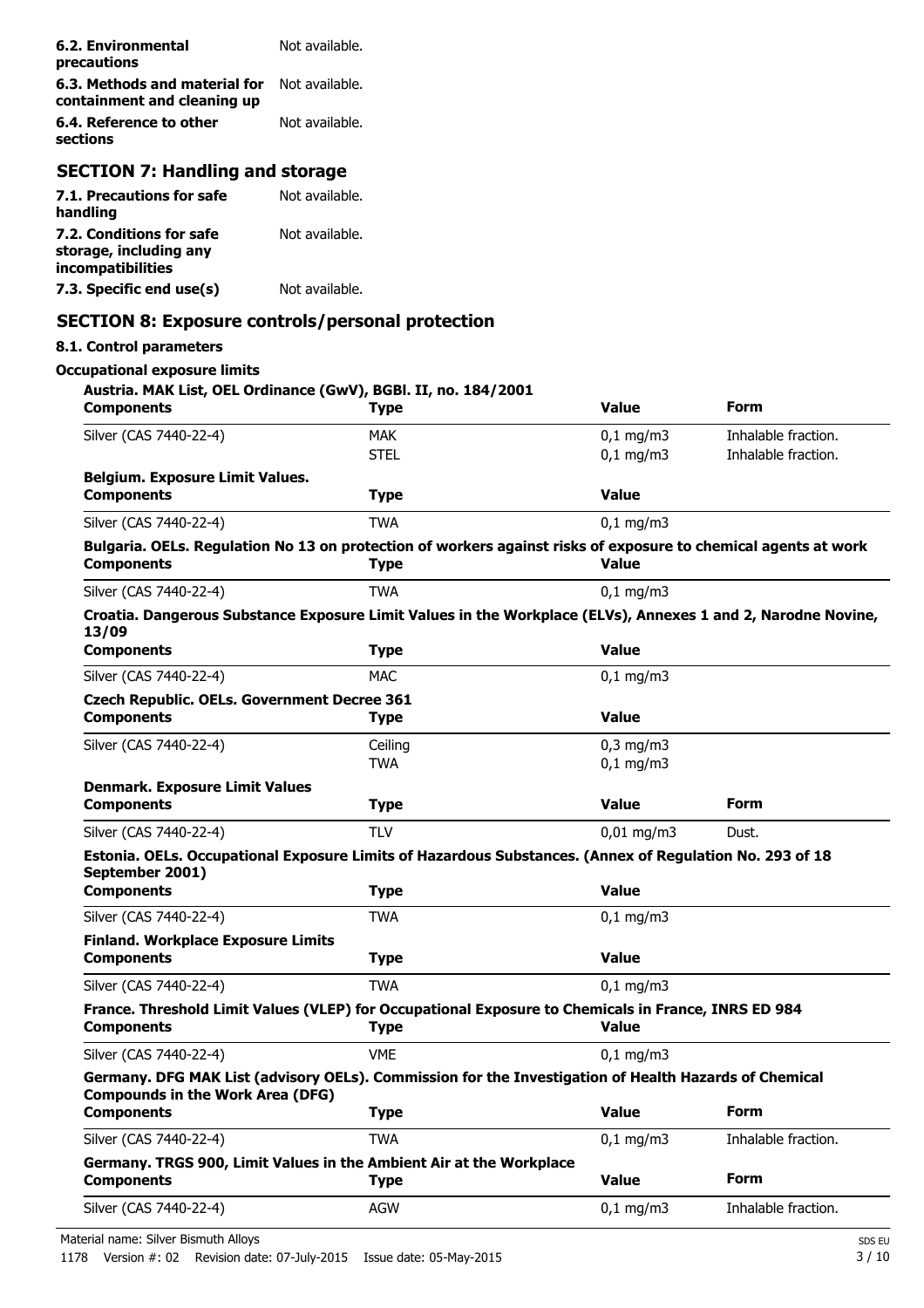| Greece. OELs (Decree No. 90/1999, as amended)<br><b>Components</b>                                                                                                      | <b>Type</b>               | <b>Value</b>               |                     |
|-------------------------------------------------------------------------------------------------------------------------------------------------------------------------|---------------------------|----------------------------|---------------------|
| Silver (CAS 7440-22-4)                                                                                                                                                  | <b>TWA</b>                | $0,1$ mg/m3                |                     |
| Hungary. OELs. Joint Decree on Chemical Safety of Workplaces<br><b>Components</b>                                                                                       | <b>Type</b>               | <b>Value</b>               |                     |
| Silver (CAS 7440-22-4)                                                                                                                                                  | <b>STEL</b><br><b>TWA</b> | $0,4$ mg/m3<br>$0,1$ mg/m3 |                     |
| Iceland. OELs. Regulation 154/1999 on occupational exposure limits<br><b>Components</b>                                                                                 | <b>Type</b>               | <b>Value</b>               | Form                |
| Silver (CAS 7440-22-4)                                                                                                                                                  | <b>TWA</b>                | $0,01 \,\mathrm{mg/m}$     | Dust.               |
| <b>Ireland. Occupational Exposure Limits</b><br><b>Components</b>                                                                                                       | <b>Type</b>               | <b>Value</b>               |                     |
| Silver (CAS 7440-22-4)                                                                                                                                                  | <b>TWA</b>                | $0,1$ mg/m3                |                     |
| <b>Italy. Occupational Exposure Limits</b><br><b>Components</b>                                                                                                         | <b>Type</b>               | <b>Value</b>               |                     |
| Silver (CAS 7440-22-4)                                                                                                                                                  | <b>TWA</b>                | $0,1$ mg/m $3$             |                     |
| Latvia. OELs. Occupational exposure limit values of chemical substances in work environment<br><b>Components</b>                                                        | <b>Type</b>               | <b>Value</b>               |                     |
| Bismuth (CAS 7440-69-9)<br>Silver (CAS 7440-22-4)                                                                                                                       | <b>TWA</b><br><b>TWA</b>  | $0.5$ mg/m3<br>$0,1$ mg/m3 |                     |
| Lithuania. OELs. Limit Values for Chemical Substances, General Requirements<br><b>Components</b>                                                                        | <b>Type</b>               | <b>Value</b>               |                     |
| Bismuth (CAS 7440-69-9)<br>Silver (CAS 7440-22-4)                                                                                                                       | <b>TWA</b><br><b>TWA</b>  | $0,5$ mg/m3<br>$0,1$ mg/m3 |                     |
| Malta. OELs. Occupational Exposure Limit Values (L.N. 227. of Occupational Health and Safety Authority Act (CAP.<br>424), Schedules I and V)                            |                           |                            |                     |
| <b>Components</b>                                                                                                                                                       | <b>Type</b>               | <b>Value</b>               |                     |
| Silver (CAS 7440-22-4)                                                                                                                                                  | <b>TWA</b>                | $0,1$ mg/m3                |                     |
| <b>Netherlands. OELs (binding)</b><br><b>Components</b>                                                                                                                 | <b>Type</b>               | <b>Value</b>               |                     |
| Silver (CAS 7440-22-4)                                                                                                                                                  | <b>TWA</b>                | $0,1$ mg/m $3$             |                     |
| Norway. Administrative Norms for Contaminants in the Workplace<br><b>Components</b>                                                                                     | <b>Type</b>               | <b>Value</b>               | <b>Form</b>         |
| Silver (CAS 7440-22-4)                                                                                                                                                  | <b>TLV</b>                | $0,1$ mg/m3                | Dust and fume.      |
| Poland. MACs. Minister of Labour and Social Policy Regarding Maximum Allowable Concentrations and Intensities<br>in Working Environment                                 |                           |                            |                     |
| <b>Components</b>                                                                                                                                                       | <b>Type</b>               | <b>Value</b>               | <b>Form</b>         |
| Silver (CAS 7440-22-4)                                                                                                                                                  | <b>TWA</b>                | $0,05$ mg/m3               | Inhalable fraction. |
| Portugal. VLEs. Norm on occupational exposure to chemical agents (NP 1796)<br><b>Components</b>                                                                         | <b>Type</b>               | <b>Value</b>               |                     |
| Silver (CAS 7440-22-4)                                                                                                                                                  | <b>TWA</b>                | $0,1$ mg/m3                |                     |
| Romania. OELs. Protection of workers from exposure to chemical agents at the workplace<br><b>Components</b>                                                             | <b>Type</b>               | <b>Value</b>               |                     |
| Silver (CAS 7440-22-4)                                                                                                                                                  | <b>TWA</b>                | $0,1$ mg/m3                |                     |
| Slovakia. OELs. Regulation No. 300/2007 concerning protection of health in work with chemical agents<br><b>Components</b>                                               | <b>Type</b>               | Value                      |                     |
| Silver (CAS 7440-22-4)                                                                                                                                                  | <b>TWA</b>                | $0,1$ mg/m3                |                     |
| Slovenia. OELs. Regulations concerning protection of workers against risks due to exposure to chemicals while<br>working (Official Gazette of the Republic of Slovenia) |                           |                            |                     |
| <b>Components</b>                                                                                                                                                       | <b>Type</b>               | <b>Value</b>               |                     |
| Silver (CAS 7440-22-4)                                                                                                                                                  | <b>TWA</b>                | $0,01$ mg/m3               |                     |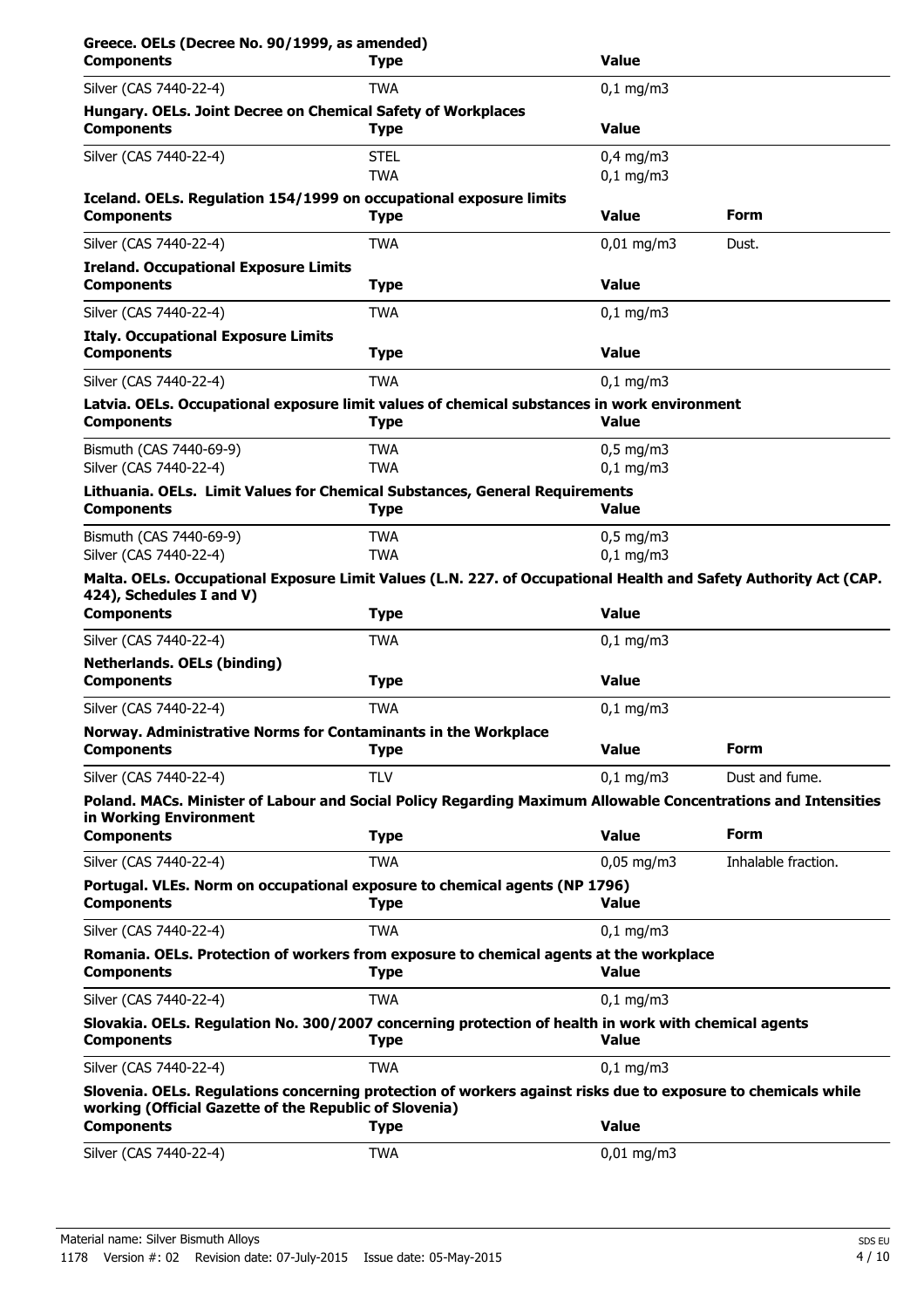| <b>Spain. Occupational Exposure Limits</b><br><b>Components</b> | <b>Type</b>                                                                                                       | <b>Value</b> |                 |
|-----------------------------------------------------------------|-------------------------------------------------------------------------------------------------------------------|--------------|-----------------|
| Silver (CAS 7440-22-4)                                          | <b>TWA</b>                                                                                                        | $0,1$ mg/m3  |                 |
| <b>Sweden. Occupational Exposure Limit Values</b>               |                                                                                                                   |              |                 |
| <b>Components</b>                                               | Type                                                                                                              | <b>Value</b> | Form            |
| Silver (CAS 7440-22-4)                                          | <b>TWA</b>                                                                                                        | $0,1$ mg/m3  | Total dust.     |
| Switzerland. SUVA Grenzwerte am Arbeitsplatz                    |                                                                                                                   |              |                 |
| <b>Components</b>                                               | <b>Type</b>                                                                                                       | <b>Value</b> | <b>Form</b>     |
| Silver (CAS 7440-22-4)                                          | <b>STEL</b>                                                                                                       | $0,8$ mg/m3  | Inhalable dust. |
|                                                                 | <b>TWA</b>                                                                                                        | $0,1$ mg/m3  | Inhalable dust. |
| UK. EH40 Workplace Exposure Limits (WELs)                       |                                                                                                                   |              |                 |
| <b>Components</b>                                               | <b>Type</b>                                                                                                       | <b>Value</b> |                 |
| Silver (CAS 7440-22-4)                                          | <b>TWA</b>                                                                                                        | $0,1$ mg/m3  |                 |
| <b>Components</b>                                               | EU. Indicative Exposure Limit Values in Directives 91/322/EEC, 2000/39/EC, 2006/15/EC, 2009/161/EU<br><b>Type</b> | <b>Value</b> |                 |
| Silver (CAS 7440-22-4)                                          | <b>TWA</b>                                                                                                        | $0,1$ mg/m3  |                 |
| <b>Biological limit values</b>                                  | No biological exposure limits noted for the ingredient(s).                                                        |              |                 |
| <b>Recommended monitoring</b><br>procedures                     | Not available.                                                                                                    |              |                 |
| <b>Derived no-effect level</b><br>(DNEL)                        | Not available.                                                                                                    |              |                 |
| <b>Predicted no effect</b><br>concentrations (PNECs)            | Not available.                                                                                                    |              |                 |
| 8.2. Exposure controls                                          |                                                                                                                   |              |                 |
| <b>Appropriate engineering</b><br><b>controls</b>               | Not available.                                                                                                    |              |                 |
|                                                                 | Individual protection measures, such as personal protective equipment                                             |              |                 |
| <b>Eye/face protection</b>                                      | Not available.                                                                                                    |              |                 |
| <b>Skin protection</b>                                          |                                                                                                                   |              |                 |
| - Hand protection                                               | Not available.                                                                                                    |              |                 |
| - Other                                                         | Not available.                                                                                                    |              |                 |
| <b>Respiratory protection</b>                                   | Not available.                                                                                                    |              |                 |
| <b>Thermal hazards</b>                                          | Not available.                                                                                                    |              |                 |
| <b>Hygiene measures</b>                                         | Not available.                                                                                                    |              |                 |
| <b>Environmental exposure</b><br>controls                       | Not available.                                                                                                    |              |                 |

## **SECTION 9: Physical and chemical properties**

### **9.1. Information on basic physical and chemical properties**

| <b>Appearance</b>                                       |                               |
|---------------------------------------------------------|-------------------------------|
| <b>Physical state</b>                                   | Solid.                        |
| Form                                                    | Not available.                |
| Colour                                                  | Not available.                |
| Odour                                                   | Not applicable.               |
| <b>Odour threshold</b>                                  | Not available.                |
| рH                                                      | Not available.                |
| Melting point/freezing point                            | 271 °C (519,8 °F) estimated   |
| Initial boiling point and<br>boiling range              | 1564 °C (2847,2 °F) estimated |
| Flash point                                             | Not available.                |
| <b>Evaporation rate</b>                                 | Not available.                |
| Flammability (solid, gas)                               | Not applicable.               |
| Upper/lower flammability or explosive limits            |                               |
| <b>Flammability limit - lower</b> Not available.<br>(%) |                               |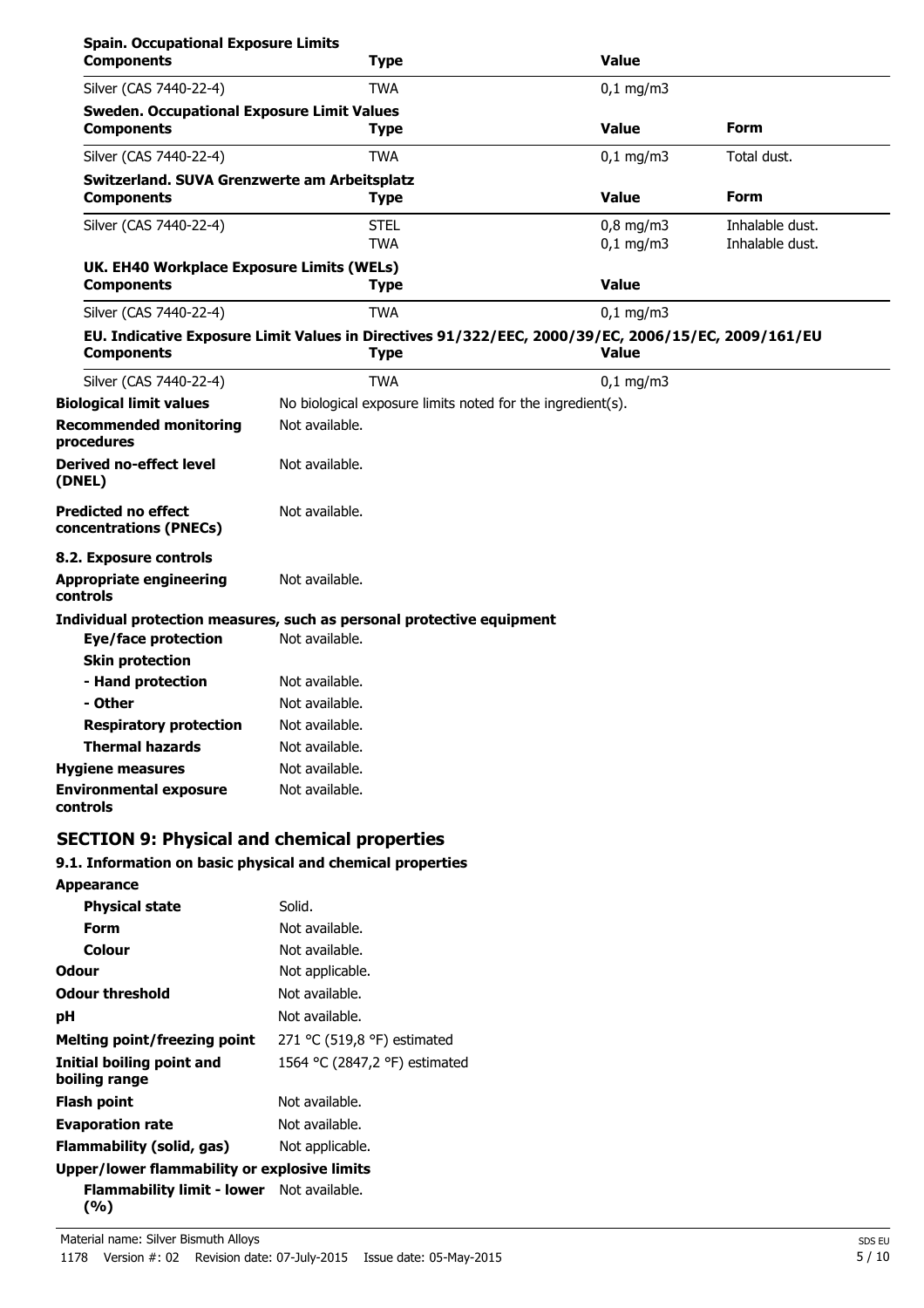| <b>Flammability limit -</b><br>upper $(\%)$       | Not available.        |
|---------------------------------------------------|-----------------------|
| Vapour pressure                                   | 14,43 hPa estimated   |
| <b>Vapour density</b>                             | Not available.        |
| <b>Relative density</b>                           | Not available.        |
| Solubility(ies)                                   |                       |
| Solubility (water)                                | Not available.        |
| Solubility (other)                                | Not available.        |
| <b>Partition coefficient</b><br>(n-octanol/water) | Not available.        |
| <b>Auto-ignition temperature</b>                  | Not available.        |
| <b>Decomposition temperature</b>                  | Not available.        |
| Viscosity                                         | Not available.        |
| <b>Explosive properties</b>                       | Not available.        |
| <b>Oxidizing properties</b>                       | Not available.        |
| 9.2. Other information                            |                       |
| <b>Density</b>                                    | 10,13 g/cm3 estimated |
| <b>Specific gravity</b>                           | 10,14 estimated       |

## **SECTION 10: Stability and reactivity**

| 10.1. Reactivity                            | Not available. |
|---------------------------------------------|----------------|
| 10.2. Chemical stability                    | Not available. |
| 10.3. Possibility of hazardous<br>reactions | Not available. |
| 10.4. Conditions to avoid                   | Not available. |
| 10.5. Incompatible materials                | Not available. |
| 10.6. Hazardous<br>decomposition products   | Not available. |

## **SECTION 11: Toxicological information**

| General information                             | Not available. |  |
|-------------------------------------------------|----------------|--|
| <b>Information on likely routes of exposure</b> |                |  |
| <b>Inhalation</b>                               | Not available. |  |
| <b>Skin contact</b>                             | Not available. |  |
| Eye contact                                     | Not available. |  |
| <b>Ingestion</b>                                | Not available. |  |
| Symptoms                                        | Not available. |  |

### **11.1. Information on toxicological effects**

| <b>Components</b>                                          | <b>Species</b> | <b>Test results</b> |
|------------------------------------------------------------|----------------|---------------------|
| Silver (CAS 7440-22-4)                                     |                |                     |
| <u>Acute</u>                                               |                |                     |
| <b>Dermal</b>                                              |                |                     |
| LD50                                                       | Rat            | $> 2000$ mg/kg      |
| Oral                                                       |                |                     |
| LD50                                                       | Rat            | $>$ 5000 mg/kg      |
| <b>Skin corrosion/irritation</b>                           | Not available. |                     |
| Serious eye damage/eye<br>irritation                       | Not available. |                     |
| <b>Respiratory sensitisation</b>                           | Not available. |                     |
| <b>Skin sensitisation</b>                                  | Not available. |                     |
| <b>Germ cell mutagenicity</b>                              | Not available. |                     |
| <b>Carcinogenicity</b>                                     | Not available. |                     |
| <b>Reproductive toxicity</b>                               | Not available. |                     |
| <b>Specific target organ toxicity</b><br>- single exposure | Not available. |                     |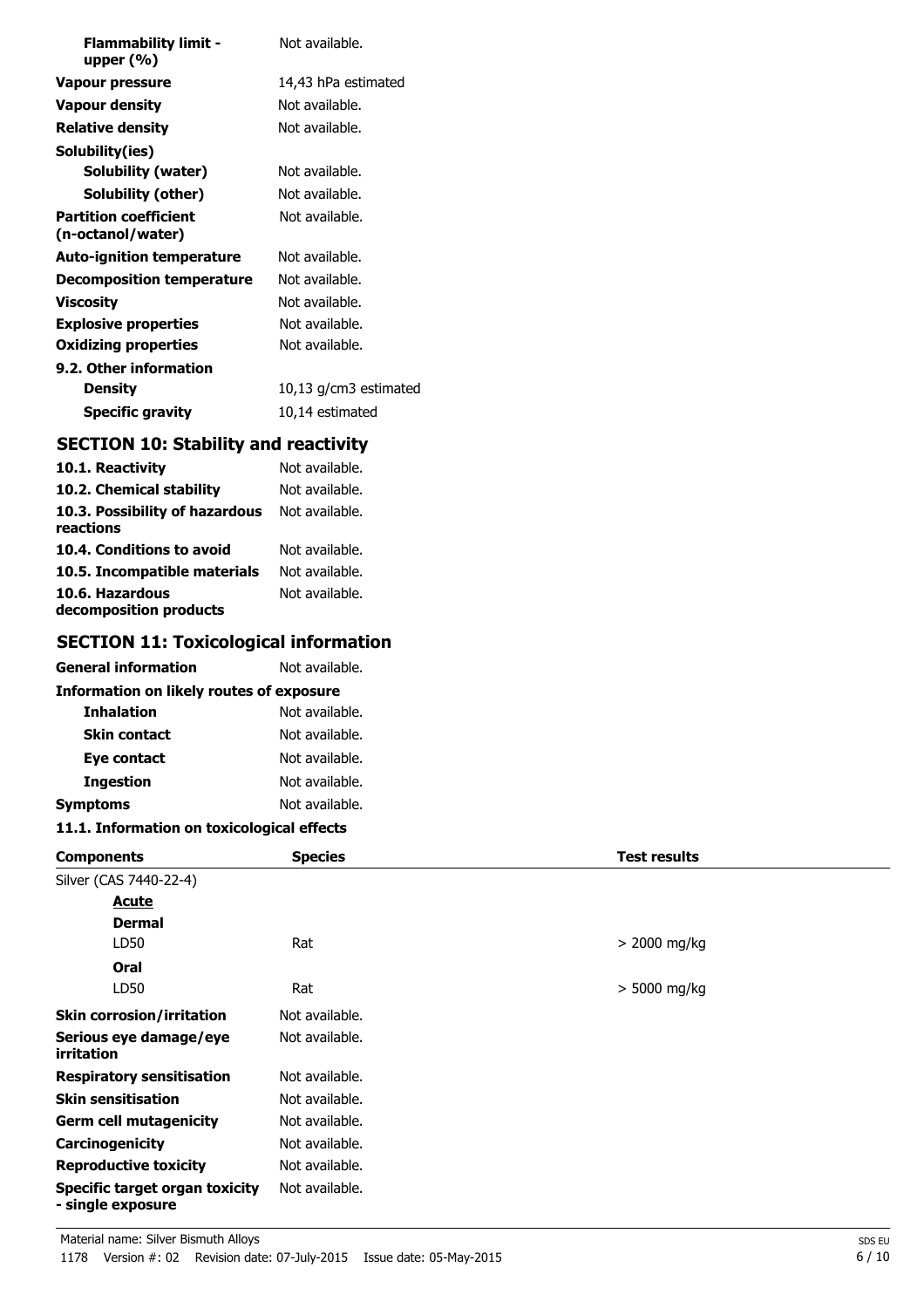| Specific target organ toxicity<br>- repeated exposure | Not available. |
|-------------------------------------------------------|----------------|
| <b>Aspiration hazard</b>                              | Not available. |
| Mixture versus substance<br>information               | Not available. |
| <b>Other information</b>                              | Not available. |

## **SECTION 12: Ecological information**

### **12.1. Toxicity**

| Components                                                |                | <b>Species</b>                                                      | Test results          |
|-----------------------------------------------------------|----------------|---------------------------------------------------------------------|-----------------------|
| Silver (CAS 7440-22-4)                                    |                |                                                                     |                       |
| <b>Aquatic</b>                                            |                |                                                                     |                       |
| Crustacea                                                 | EC50           | Water flea (Daphnia magna)                                          | 0,0002 mg/l, 48 hours |
| Fish                                                      | LC50           | Fathead minnow (Pimephales promelas) 0,0023 - 0,0033 mg/l, 96 hours |                       |
| 12.2. Persistence and<br>degradability                    | Not available. |                                                                     |                       |
| 12.3. Bioaccumulative<br>potential                        | Not available. |                                                                     |                       |
| <b>Partition coefficient</b><br>n-octanol/water (log Kow) | Not available. |                                                                     |                       |
| <b>Bioconcentration factor (BCF)</b>                      | Not available. |                                                                     |                       |
| 12.4. Mobility in soil                                    | Not available. |                                                                     |                       |
| 12.5. Results of PBT<br>and vPvB<br>assessment            |                | Not a PBT or vPvB substance or mixture.                             |                       |
| 12.6. Other adverse effects                               | Not available. |                                                                     |                       |

## **SECTION 13: Disposal considerations**

| 13.1. Waste treatment methods |                |
|-------------------------------|----------------|
| Residual waste                | Not available. |
| <b>Contaminated packaging</b> | Not available. |
| <b>EU waste code</b>          | Not available. |

## **SECTION 14: Transport information**

### **ADR**

| 14.1. UN number                  | UN3178                                       |
|----------------------------------|----------------------------------------------|
| 14.2. UN proper shipping         | Flammable solid, inorganic, n.o.s. (Bismuth) |
| name                             |                                              |
| 14.3. Transport hazard class(es) |                                              |
|                                  |                                              |
| <b>Class</b>                     | 4.1                                          |
| Subsidiary risk                  |                                              |
| Label(s)                         | 4.1                                          |
| Hazard No. (ADR)                 | 40                                           |
| <b>Tunnel restriction</b>        | F.                                           |
| code                             |                                              |
| 14.4. Packing group              | ш                                            |
| 14.5. Environmental              | Yes                                          |
| hazards                          |                                              |
| 14.6. Special precautions        | Not available.                               |
| for user                         |                                              |
| <b>RTD</b>                       |                                              |
| 14.1. UN number                  | <b>UN3178</b>                                |
| 14.2. UN proper shipping         | Flammable solid, inorganic, n.o.s. (Bismuth) |
| name                             |                                              |
| 14.3. Transport hazard class(es) |                                              |
| <b>Class</b>                     | 4.1                                          |
| Subsidiary risk                  |                                              |
| Label(s)                         | 4.1                                          |
| 14.4. Packing group              | Ш                                            |
| 14.5. Environmental              | Yes                                          |
| hazards                          |                                              |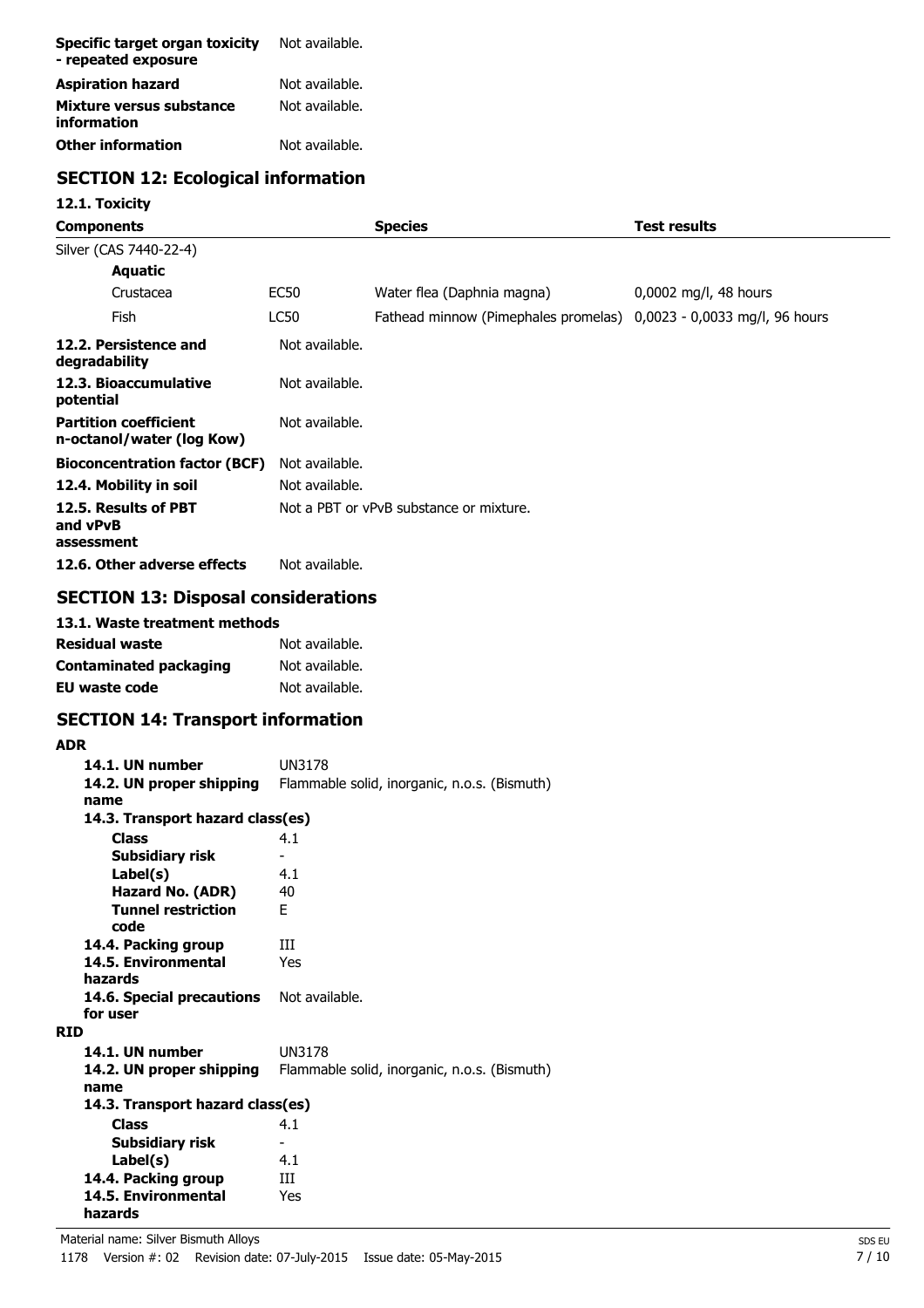14.6. Special precautions Not available. **for user ADN 14.1. UN number** UN3178 **14.2. UN proper shipping** Flammable Solid, N.o.s. (Bismuth) **name Class** 4.1 **14.3. Transport hazard class(es) Subsidiary risk Label(s)** 4.1 14.4. Packing group **III 14.5. Environmental** Yes **hazards** 14.6. Special precautions Not available. **for user IATA 14.1. UN number** UN3178 **14.2. UN proper shipping** Flammable solid, inorganic, n.o.s. (Bismuth) **name Class** 4.1 **14.3. Transport hazard class(es) Subsidiary risk 14.4. Packing group III 14.5. Environmental** Yes **hazards ERG Code** 3L 14.6. Special precautions Not available. **for user Passenger and cargo** Allowed. **aircraft Other information Cargo aircraft only** Allowed. **IMDG 14.1. UN number** UN3178 **14.2. UN proper shipping** FLAMMABLE SOLID, INORGANIC, N.O.S. (Bismuth) **name Class** 4.1 **14.3. Transport hazard class(es) Subsidiary risk** 14.4. Packing group **III Marine pollutant** Yes **14.5. Environmental hazards EmS** F-A, S-G 14.6. Special precautions Not available. **for user ADN; ADR; IATA; IMDG; RID**

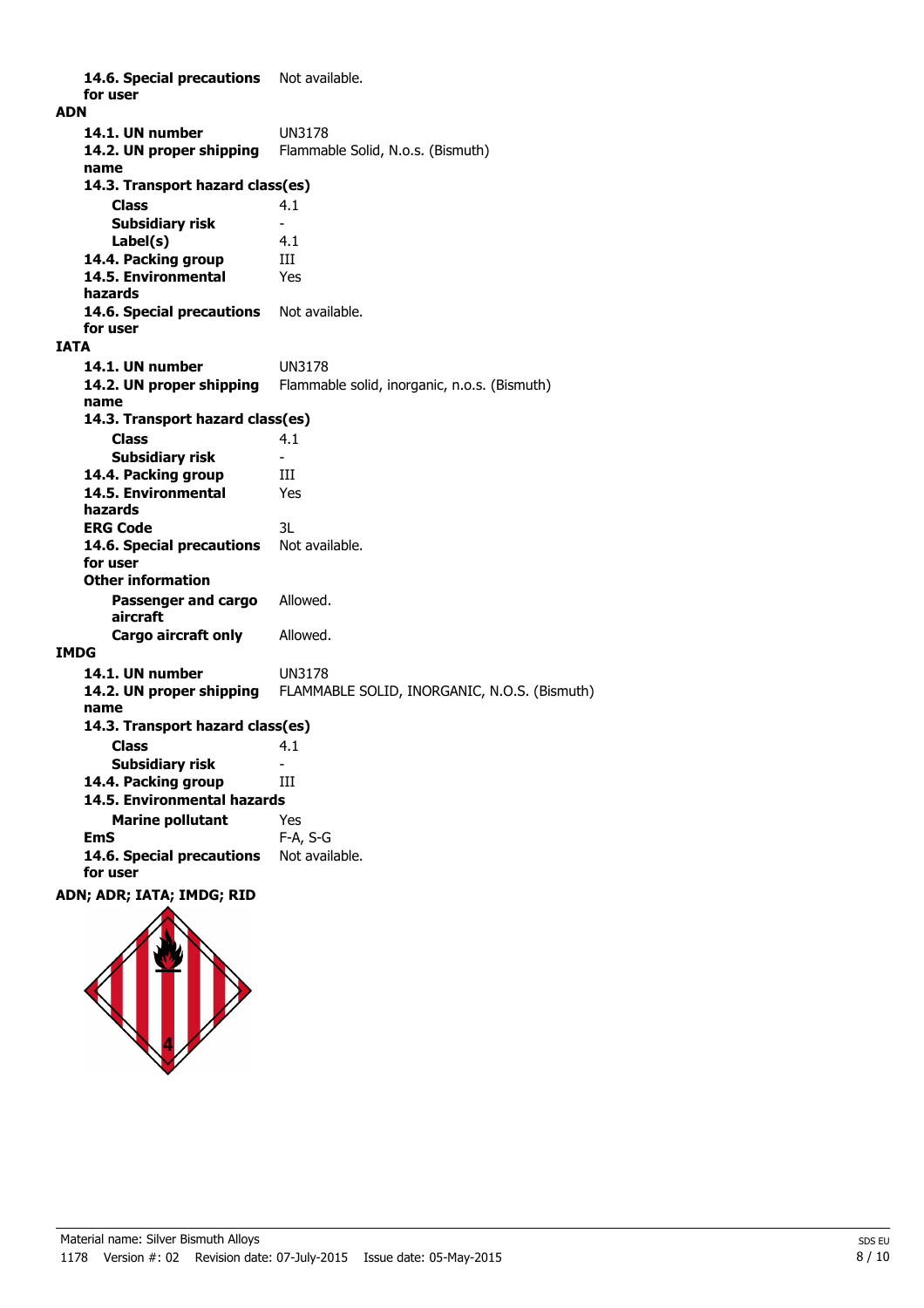

### **SECTION 15: Regulatory information**

- **15.1. Safety, health and environmental regulations/legislation specific for the substance or mixture**
- **EU regulations**
	- **Regulation (EC) No. 1005/2009 on substances that deplete the ozone layer, Annex I, as amended** Not listed.
	- **Regulation (EC) No. 1005/2009 on substances that deplete the ozone layer, Annex II, as amended** Not listed.

### **Regulation (EC) No. 850/2004 on persistent organic pollutants, Annex I** Not listed.

- **Regulation (EC) No. 689/2008 concerning the export and import of dangerous chemicals, Annex I, part 1** Not listed.
- **Regulation (EC) No. 689/2008 concerning the export and import of dangerous chemicals, Annex I, part 2** Not listed.
- **Regulation (EC) No. 689/2008 concerning the export and import of dangerous chemicals, Annex I, part 3** Not listed.
- **Regulation (EC) No. 689/2008 concerning the export and import of dangerous chemicals, Annex V** Not listed.
- **Regulation (EC) No. 166/2006 Annex II Pollutant Release and Transfer Registry, as amended** Not listed.
- **Regulation (EC) No. 1907/2006, REACH Article 59(10) Candidate List as currently published by ECHA** Not listed.

### **Authorisations**

- **Regulation (EC) No. 1907/2006, REACH Annex XIV Substances subject to authorization, as amended** Not listed.
- **Regulation (EC) No. 1907/2006, REACH Annex XVII Substances subject to restriction on marketing and use as amended**

Not listed.

### **Restrictions on use**

**Regulation (EC) No. 1907/2006 Annex XVII Substances subject to restriction on marketing and use** Not regulated.

**Directive 2004/37/EC: on the protection of workers from the risks related to exposure to carcinogens and mutagens at work, as amended**

Not listed.

**Directive 92/85/EEC: on the safety and health of pregnant workers and workers who have recently given birth or are breastfeeding, as amended**

Not listed.

### **Other EU regulations**

**Directive 2012/18/EU on major accident hazards involving dangerous substances**

#### Not listed.

**Directive 98/24/EC on the protection of the health and safety of workers from the risks related to chemical agents at work, as amended**

Not listed.

**Directive 94/33/EC on the protection of young people at work, as amended**

Not listed.

| <b>National regulations</b> | Not available. |
|-----------------------------|----------------|
| 15.2. Chemical safety       | Not available. |
| assessment                  |                |